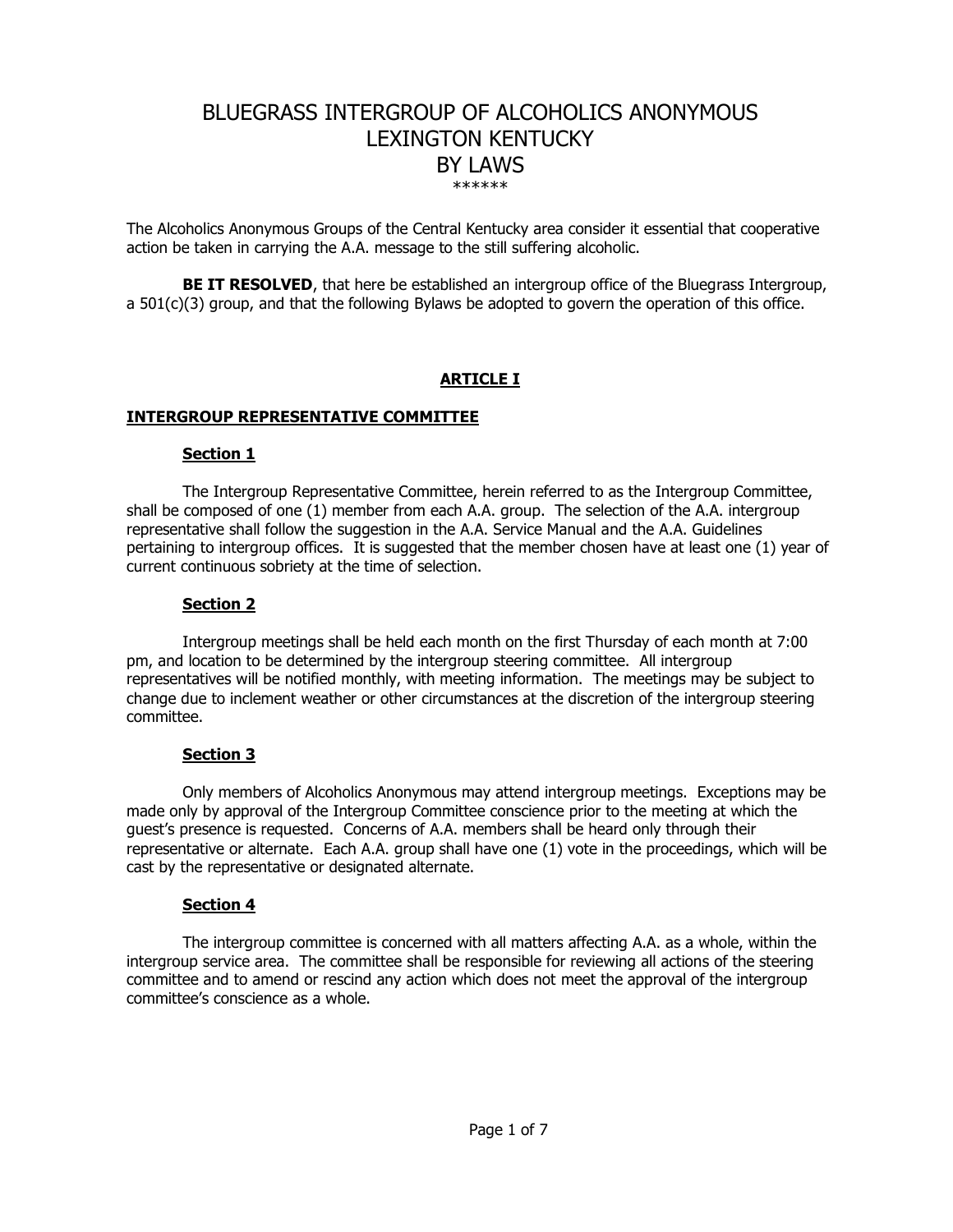# **ARTICLE I - INTERGROUP REPRESENTATIVE COMMITTEE, CONTINUED**

# **Section 5**

The representatives present at any meeting shall constitute a quorum, except in the case of an amendment, alteration, repeal, or addition to these bylaws; **such action to require an affirmative vote of two-thirds majority of at least half the affiliated groups with intergroup representatives.** 

# **Section 6**

The suggested order of business at meetings is as follows:

- 1. Non A.A. announcements
- 2. Open meeting with a moment of silence and Serenity Prayer
- 3. Read Traditions
- 4. A.A. announcements
- 5. Roll Call of IGRs'/Introductions
- 6. Reading of minutes of previous meeting/motion to suspend reading or acceptance
- 7. Financial Report
- 8. Old Business
- 9. New Business
- 10. Office Coordinator's Report
- 11. Standing Committee Reports and District Liaison Reports
- 12. Open Discussion (any questions or problems with a group)
- 13. Adjournment with the Responsibility Pledge of Alcoholics Anonymous

I am responsible…..When anyone, anywhere, reaches out for help, I want the hand of A.A. always to be there. And for that: I am responsible.

# **ARTICLE II**

# **INTERGROUP OFFICE STEERING COMMITTEE**

# **Section 1**

The steering committee shall be composed of six (6) members: Chairperson, Vice Chairperson, Recording Secretary, Treasurer, Committee Member At-Large, and Intergroup Office Coordinator. Qualifications for election as an office of the steering committee are one(1) year of previous service as an intergroup representative and three (3) years of continuous sobriety.

# **Section 2**

In the event that a member of the steering committee fails to attend two (2) consecutive steering committee meetings and/or intergroup meetings, except for due cause, it will be assumed that he/she has resigned and the intergroup committee will be asked to elect another member to complete the unexpired term.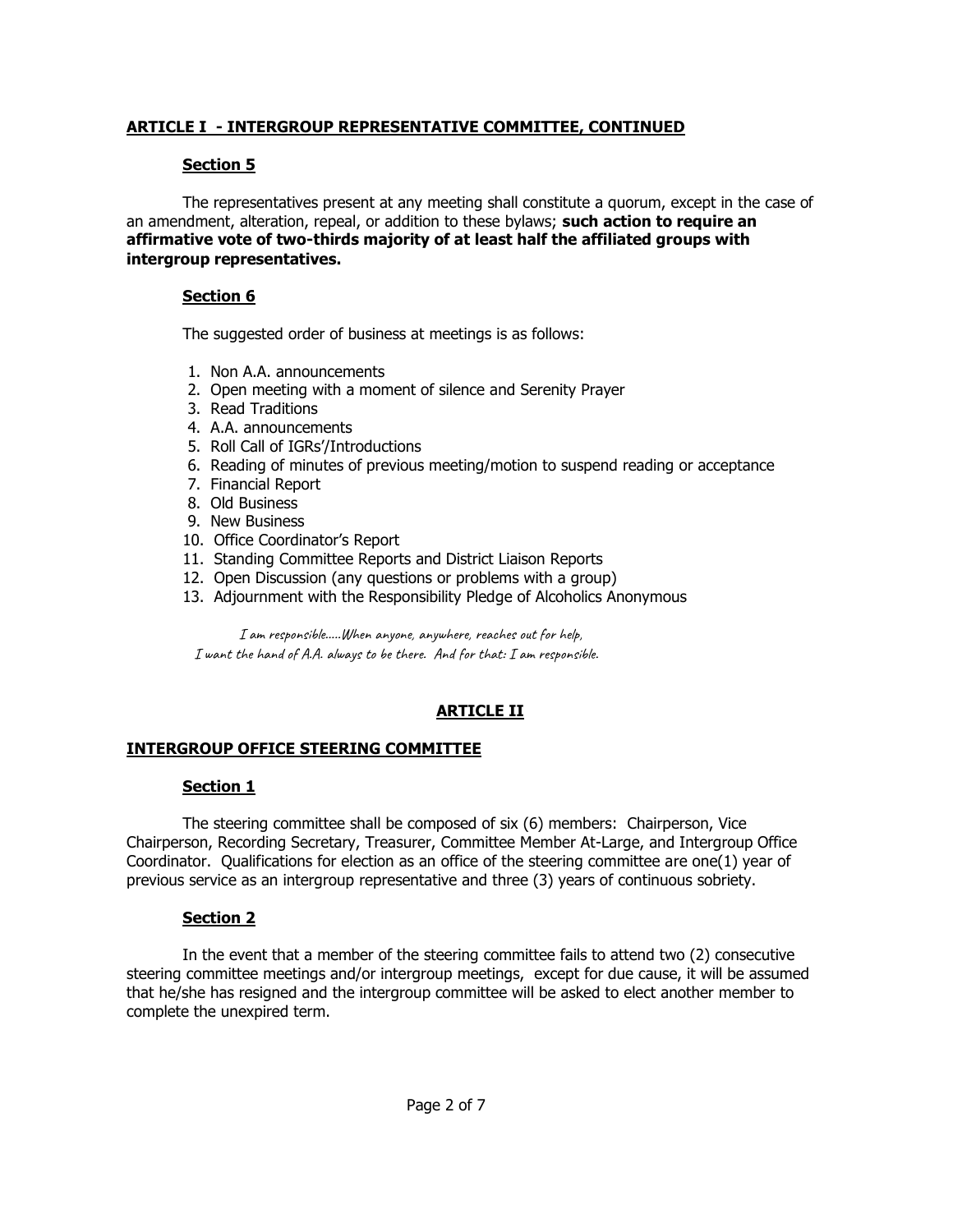# **ARTICLE II – INTERGROUP OFFICE STEERING COMMITTEE (continued)**

# **Section 3**

The Election of the steering committee members shall be conducted during the December intergroup committee meeting in the odd year. The election of officers of the steering committee shall be accomplished in the following manner: the office coordinator shall compile a list of intergroup representatives, past and current. The eligible intergroup representatives shall be polled by the chairperson as to their willingness to stand for elections. The vote for each office shall be secret ballot. Following the first ballot for each office, if no candidate has a seventy-five (75%) majority, of those present and eligible to vote, the name with the least votes shall be dropped and the balloting continues. After five (5) ballots without a seventy-five (75%) majority, the remaining names are dropped in a hat and the one pulled out is elected. Those eligible to vote are both the outgoing and incoming intergroup representatives or their alternate.

For position chairperson, the runner-up shall be the vice-chairperson. For the position of treasurer, the runner-up shall be alternate treasurer. For the position of recording secretary, the runner-up shall be alternate recording secretary. For the position of committee member at-large, the runner-up shall be alternate committee member at-large. The position of office coordinator is not an elective position. This position is filled by steering committee appointment, subject to the approval of the intergroup committee. If there is no runner-up, another election will be held for the alternate position.

# **Section 4**

The term of chairperson , vice chairperson, secretary, treasurer, and committee member atlarge shall be for two (2) years. These members may succeed themselves for another (2) two year term. Following service for four (4) consecutive years, steering committee officers, except for the intergroup office coordinator which is appointed, may not be re-elected to the steering committee until a period of one (1) year has passed.

# **Section 5**

Elections for new officers for the steering committee shall take place during the December meeting of the odd years, with terms of service to begin January of the even year. Outgoing steering committee members shall familiarize elected successors with service responsibilities for each position.

It is suggested that both the outgoing IGR and incoming IGR attend the December intergroup committee meeting together.

# **Section 6**

In the event of removal of a steering committee member for any reason, the intergroup committee will elect a successor to complete the unexpired term. Serving an unexpired term will not make an officer ineligible to stand for re-election for the office in the next election the following December. Said officer, if not currently serving on the steering committee will be eligible to stand for two (2) full terms.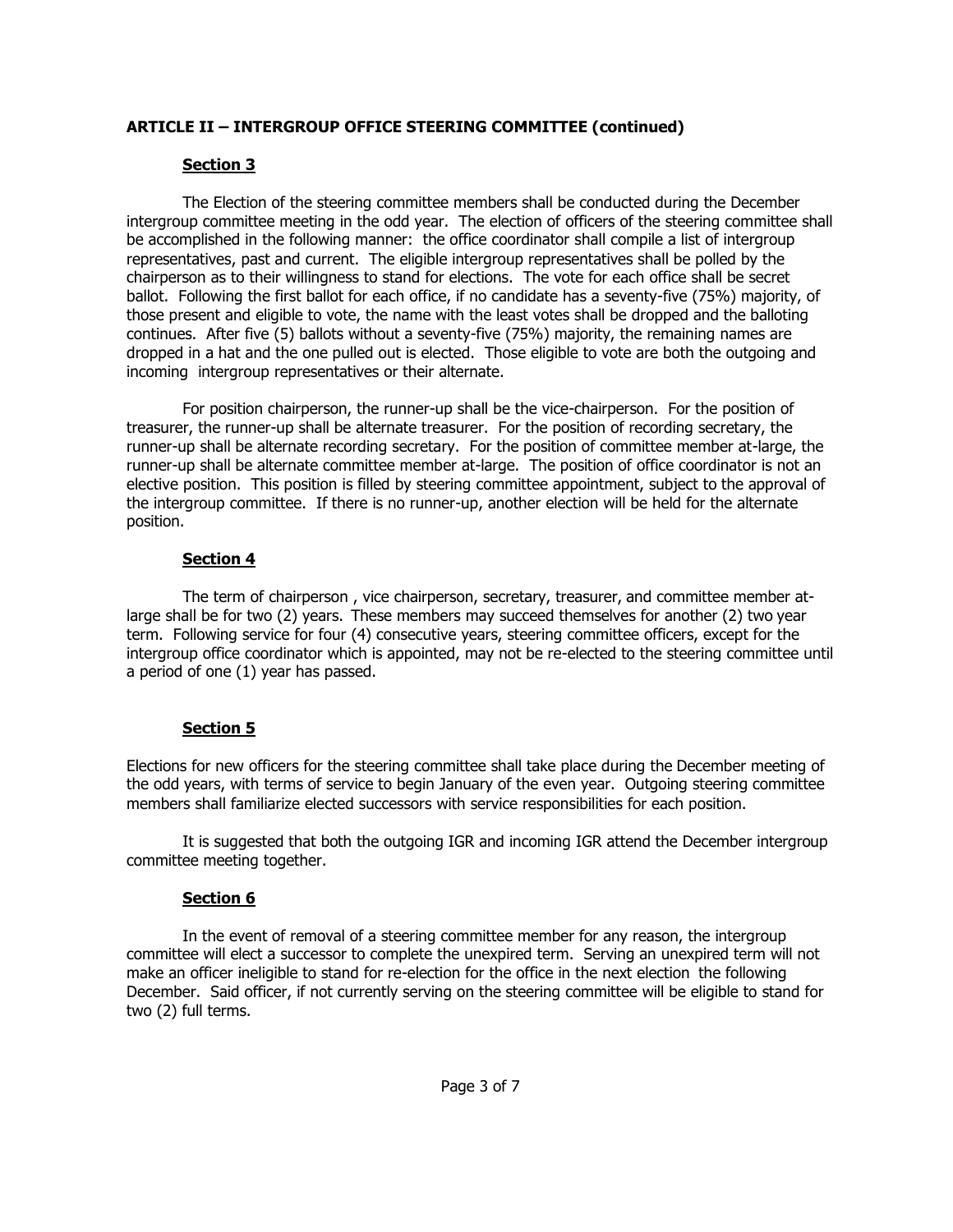# **ARTICLE II – INTERGROUP OFFICE STEERING COMMITTEE (continued)**

# **Section 7**

The steering committee shall meet monthly, preceding the intergroup meeting. The chairperson or vice-chairperson may convene a special meeting upon reasonable notice, if he/she deems it necessary and proper. Minutes of the steering committee meetings shall be taken and will be available to intergroup representatives upon request.

### **Section 8**

Any four (4) members if the steering committee present at a properly convened steering committee shall constitute a quorum.

### **Section 9**

The steering committee is responsible for the general operation of the intergroup office and coordination of matters affecting A.A. as a whole in the area. The actions and policies of the steering committee are subject to the approval of the intergroup committee. The chairperson shall appoint subcommittees to handle specific assignments, as the need arises.

### **Section 10**

The steering committee shall make a recommendation for the office coordinator and other intergroup office employees' continuing employment of a new office coordinator and other intergroup office employees, to the intergroup committee for approval on an annual basis in November. At the time of this review, a review of office coordinator's salary and other intergroup office employees' salary(s) will also be performed.

# **Section 11**

The presiding chairperson of the steering committee shall not have a vote in the proceedings of the steering committee and the intergroup committee, except in cases of a tie vote, when he/she may cast the deciding vote.

# **ARTICLE III**

# **FINANCE COMMITTEE**

### **Section 1**

The chairperson, treasurer, committee member at-large and office coordinator of the steering committee shall constitute the finance committee.

### **Section 2**

The finance committee recommends and provides ways and means for the financing of the intergroup office. The committee is responsible for auditing all of the intergroup accounts in February of each year, and performs all other normal services the committee should assume. Said audit will be published for the intergroup committee in March of each year.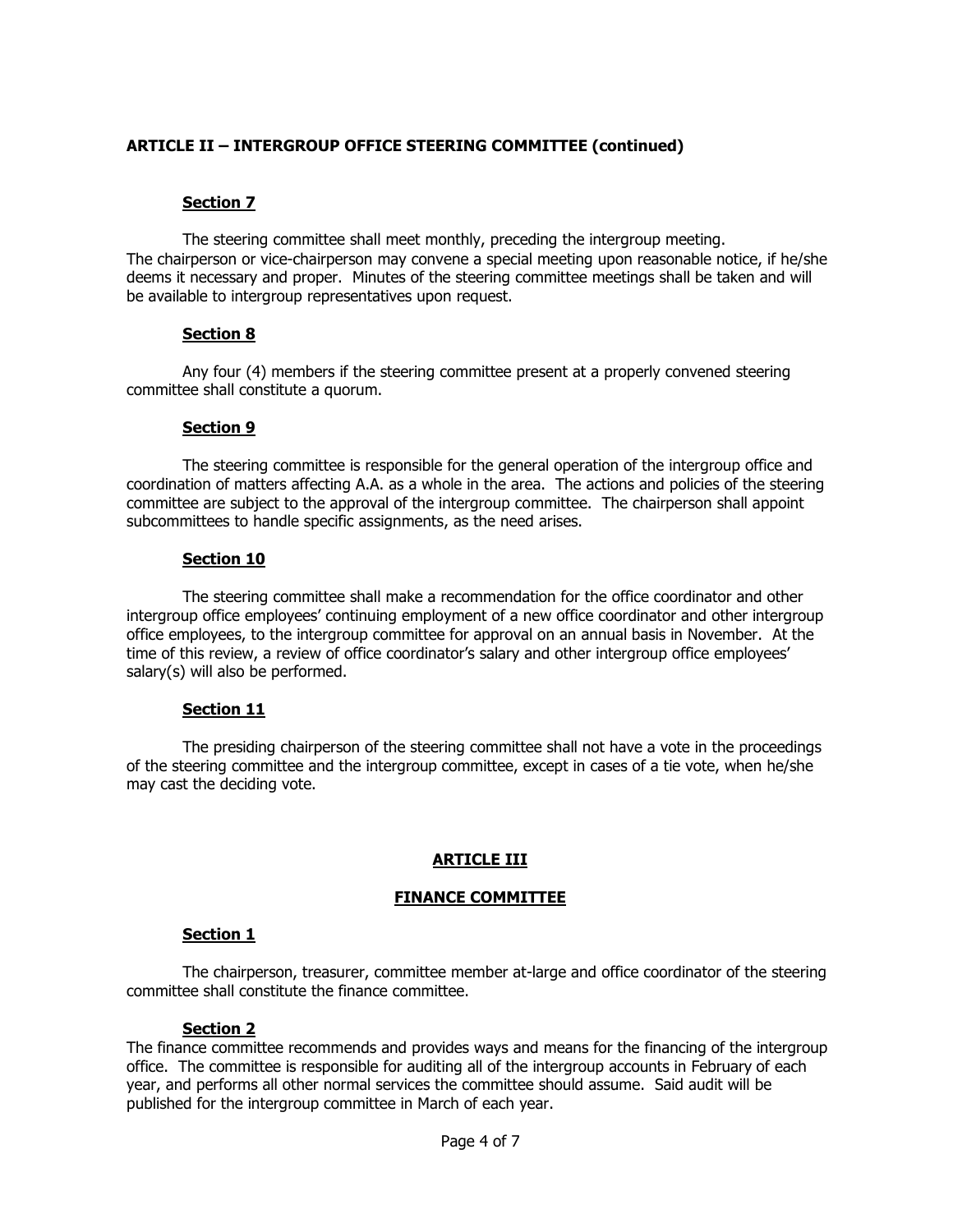### **ARTICLE III - FINANCE COMMITTEE**

### **Section 3**

The committal or disbursement of intergroup funds of an unusual nature **(in excess of two hundred dollars (\$200.00)** must have the approval of the finance committee in order to assure a sound financial status, in keeping with current financing methods.

### **Section 4**

The treasurer shall make a written monthly summary report to the intergroup committee and a quarterly detailed financial report in written form to the intergroup committee.

# **Section 5**

Three (3) voting members of the finance committee must be present in order to have a quorum for any finance committee meeting.

### **ARTICLE IV**

### **OPERATING EXPENSE/PRUDENT RESERVE**

### **Section 1**

The finance committee shall establish the monthly operating expense amount in February of each year. The monthly operating expense shall be determined by totaling the previous year's necessary expenses, dividing by 12 and adding \$1500.00.

# **Section 2**

The prudent reserve amount shall be twice the monthly average expenses as per Section 1.

# **Section 3**

Semiannually, all monies above the operating expense amount shall be deposited into the prudent reserve account. Donations specifically designated for the prudent reserve from groups or individuals will be accepted, as per A.A. Guidelines.

# **Section 4**

The finance committee shall have the responsibility to administer the prudent reserve account.

The finance committee shall report the prudent reserve balance to the IGR's in March. The IGR's shall decide how to disperse all monies above the prudent reserve as per A.A. Guidelines.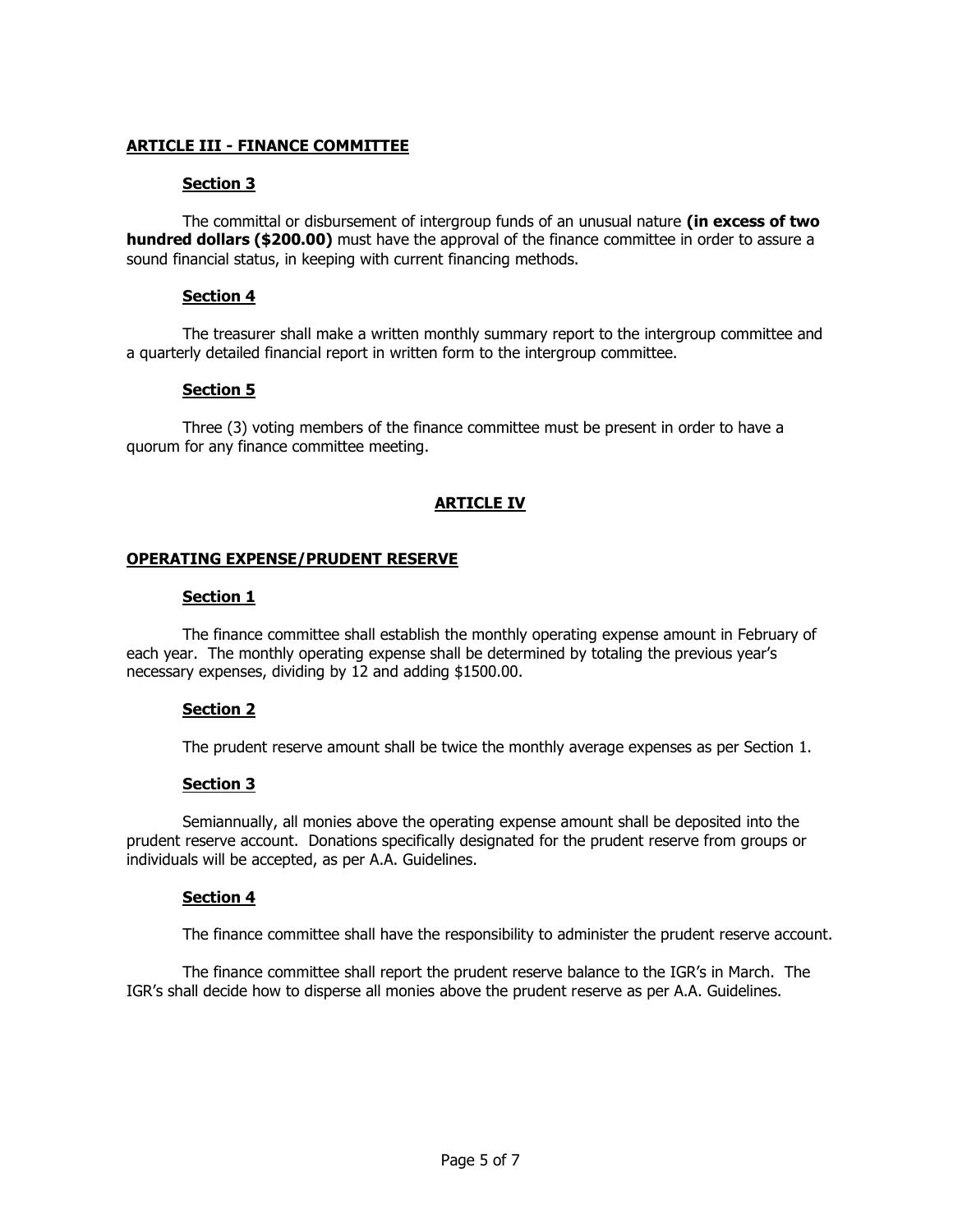### **ARTICLE V**

#### **INTERGROUP OFFICE COORDINATOR**

#### **Section 1**

The intergroup office coordinator is responsible for the daily operation and supervision of the intergroup office and its employees, under the general direction of the steering committee.

#### **Section 2**

The steering committee is responsible for the hiring or appointment of the intergroup office coordinator and other employees and payment they receive with the approval if the intergroup committee.

#### **ARTICLE VI**

#### **AFFILIATED GROUPS**

#### **Section 1**

The term "Group" used herein shall mean any A.A. group in the designated area, which subscribes to the principles of Alcoholics Anonymous and a mutual undertaking of cooperation. Regular contributions to the intergroup office based upon the group conscience are needed, but not required for affiliation.

#### **Section 2**

A.A. groups may become affiliated with the Bluegrass Intergroup by submitting the name of their intergroup representative, group information to be listed in the meeting directory, and initiating a regular contribution, if possible. Group information should be in writing to the intergroup office coordinator.

#### **ARTICLE VIII**

#### **DESIGNATED AREA**

#### **Section 1**

Where the term "area" is used in these bylaws, it shall mean the whole of Fayette County and those groups located in Kentucky which desire ti become affiliated with the Bluegrass Intergroup.

#### **ARTICLE VIII**

#### **TRADITIONS**

#### **Section 1**

The Twelve Traditions of Alcoholics Anonymous shall be part of these bylaws in reference thereto as though fully incorporated herein.